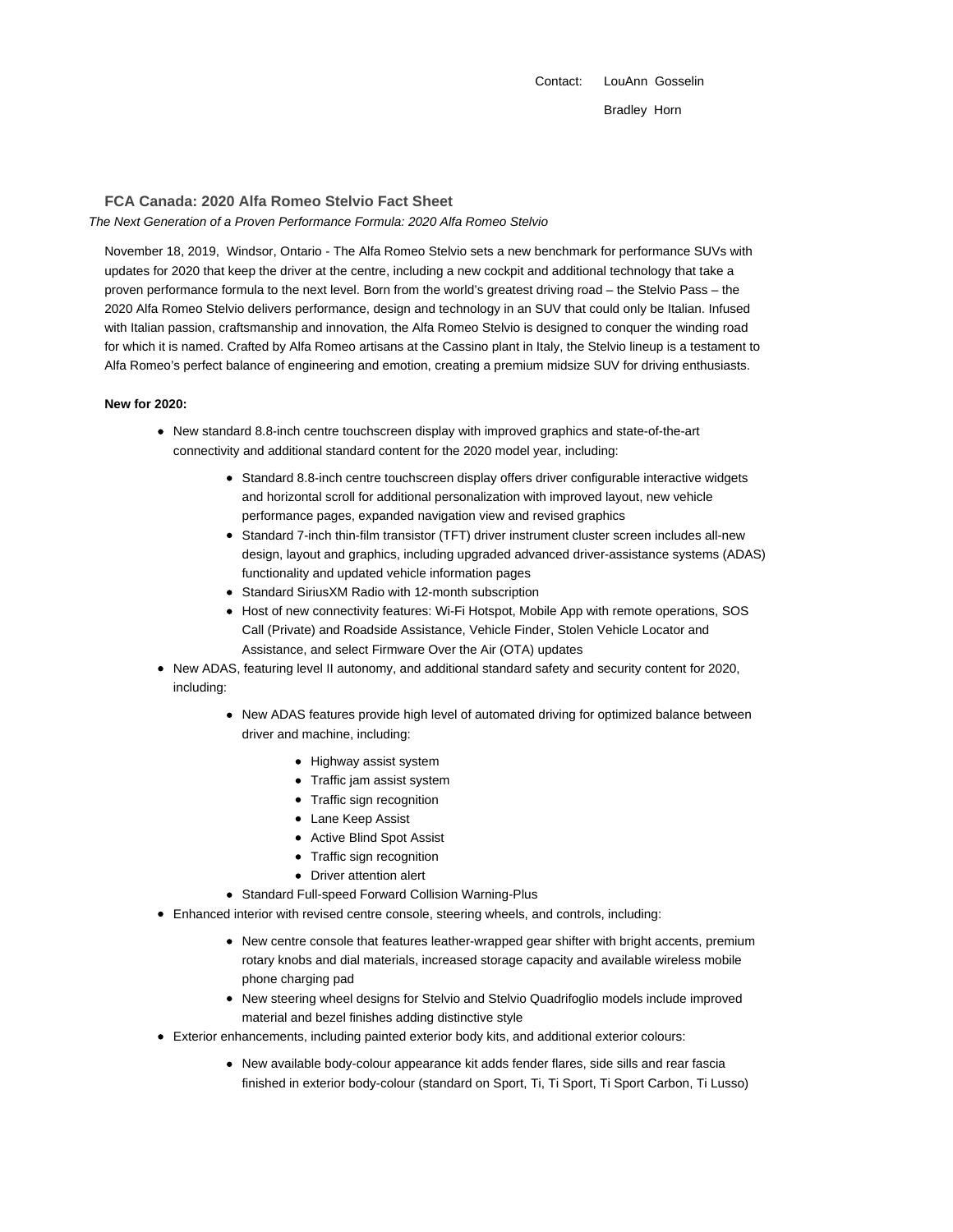- New available Dark Miron appearance kit adds fender flares, side sills and rear fascia finished in Dark Miron (available on Sport, Ti Sport, Ti Sport Carbon)
- New available exterior carbon fibre package adds carbon fibre V Scudetto grille, carbon fibre mirror caps, and Dark Miron badging
- Two new metallic exterior colour options: Anodized Blue Metallic and Lunare White Metallic

## **Highlights:**

- All Stelvio SUVs are well equipped with standard leather seating, Apple CarPlay, Android Auto, SiriusXM Radio with 12-month subscription, keyless passive entry, heated front seats, heated steering wheel, remote start, bi-xenon headlamps with LED Daytime Running Lights and LED taillights, Alfa DNA Drive Mode selector, backup camera with rear park sensors and Full-speed Forward Collision Warning-Plus
- The sports car of its segment, all Stelvio models feature near perfect 50/50 weight distribution and classleading power and performance with key race-inspired features, including a class-exclusive carbon-fibre driveshaft, flat-bottom Formula One-inspired steering wheel, Alfa DNA Drive Mode selector, and an eightspeed automatic transmission with available steering column-mounted aluminum paddle shifters with gear shifts in less than 100 milliseconds
- Stelvio and Stelvio Ti feature an all-aluminum, 2.0-litre, direct-injection turbocharged engine delivering a class-leading, standard 280 horsepower and 306 lb.-ft. of torque, allowing it to launch from 0 to 96 kilometres per hour (km/h) (0 to 60 miles per hour (mph)) in 5.4 seconds and achieve a top speed of 232 km/h
- Stelvio Quadrifoglio continues to highlight Alfa Romeo's performance expertise with best-in-class V-6 505 horsepower and best-in-class V-6 torque from its Ferrari-derived twin-turbocharged V-6 engine, powering it from 0-96 km/h (0-60 mph) in a best-in-class 3.6 seconds with a top speed of 285 km/h
- State-of-the-art technologies, including a torque vectoring rear differential, Alfa DNA Pro Drive Mode selector with Race Mode, the most direct steering available and all-aluminum column-mounted paddle shifters maximize the driving experience in the Stelvio Quadrifoglio
- Paired with Alfa Romeo's most powerful production engine ever the innovative Q4 all-wheel-drive (AWD) system in the Stelvio Quadrifoglio takes premium midsize SUV performance to new heights
- The performance-inspired Stelvio Quadrifoglio also benefits from unique design features, including standard anodized brake calipers with red Alfa Romeo script and signature 20-inch bright five-hole forged aluminum wheel
- Stelvio Quadrifoglio lapped Nürburgring in record 7 minutes 51.7 seconds, making it the fastest production SUV available in the North America
- Standard Apple CarPlay, Android Auto and SiriusXM Radio with complimentary 12-month subscription across all Stelvio trims

#### **Model Lineup**

For 2020, the Alfa Romeo Stelvio lineup consists of seven models:

- Stelvio
- Stelvio Sport
- Stelvio Ti
- Stelvio Ti Sport
- Stelvio Ti Sport Carbon
- **Stelvio Ti Lusso**
- Stelvio Quadrifoglio

The Alfa Romeo Stelvio lineup consists of three appearance packages:

- Nero Edizione (Stelvio, Stelvio Sport, Stelvio Ti, Stelvio Ti Sport, Stelvio Quadrifoglio)
- Dark Miron Appearance Kit (Stelvio Sport, Stelvio Ti Sport, Stelvio Ti Sport Carbon)
- Exterior Carbon Fibre Package (Stelvio Quadrifoglio)

#### **Available Exterior Colours:**

• Alfa White